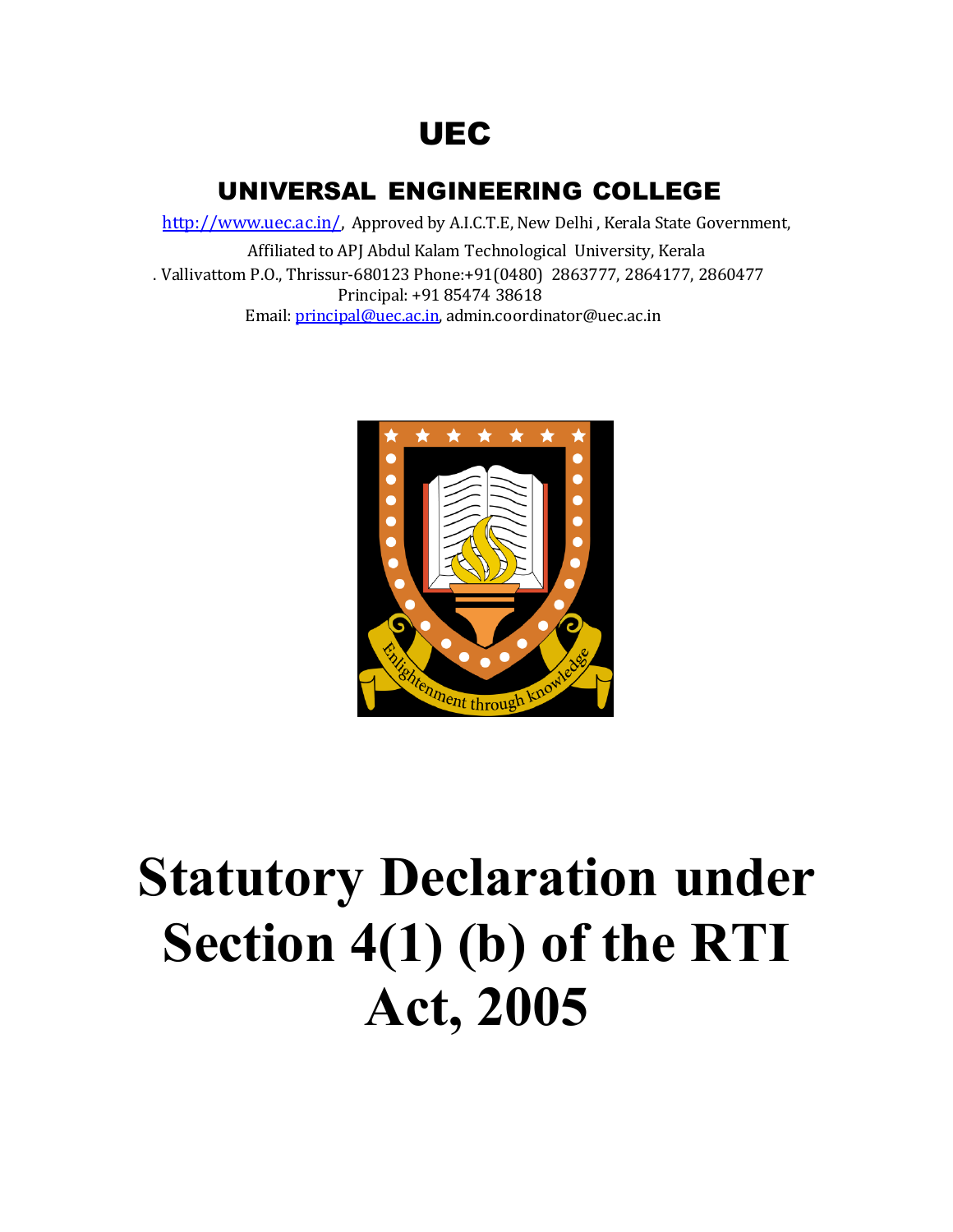#### **Statutory Declaration under Section 4 (1)**

#### **(b) Right to Information (RTI) Act, 2005**

#### **The particulars of the organization**

| <b>SI. No.</b> | <b>Title</b>                          | <b>Details</b>                                                                                                                                                                                   |  |  |
|----------------|---------------------------------------|--------------------------------------------------------------------------------------------------------------------------------------------------------------------------------------------------|--|--|
| 1.             | of<br>the I<br>Name<br>Organization   | UNIVERSAL ENGINEERING COLLEGE                                                                                                                                                                    |  |  |
| 2.             | Postal address of the<br>organization | Vallivattom P. O., Konathukunnu (Via), Thrissur - 680123<br>Phone:+91(0480) 2863777, 2864177, 2860477,<br>Principal: +91 8547 438 618<br>Email: principal@uec.ac.in, admin.coordinator@uec.ac.in |  |  |
| 3.             | Website                               | https://www.uec.ac.in                                                                                                                                                                            |  |  |
| 4.             | E-mail                                | principal@uec.ac.in                                                                                                                                                                              |  |  |
| 5.             | <b>Phone Number</b>                   | $+91-(0480)$<br>2860477                                                                                                                                                                          |  |  |
| 6.             | Fax Number                            | $+91-(0480)$<br>2860077                                                                                                                                                                          |  |  |
| 7.             | Approval                              | Approved by AICTE                                                                                                                                                                                |  |  |
|                | and                                   | Recognized by Govt. of Kerala, DTE                                                                                                                                                               |  |  |
|                | affiliation                           | Affiliated to APJ Abdul Kalam Technological University,<br>Kerala                                                                                                                                |  |  |
| 8.             | The Principal                         | Dr. Jose K Jacob                                                                                                                                                                                 |  |  |
| 9.             | Administrative<br>Coordinator         | Mr. Geo Jacob                                                                                                                                                                                    |  |  |

Working Hours: 9:00 am to 4:30 pm

Holidays: The college shall remain closed on 2st Saturday, Sundays and Public Holidays as declared by Government of Kerala.

Courses Offered:

UG

- 1. Civil Engineering
- 2. Computer Science & Engineering
- 3. Electronics and Communication Engineering
- 4. Electrical and Electronics Engineering
- 5. Mechanical Engineering

PG:

- 1. Civil Engineering(Structural Engineering)
- 2. Mechanical Engineering(Thermal Engineering)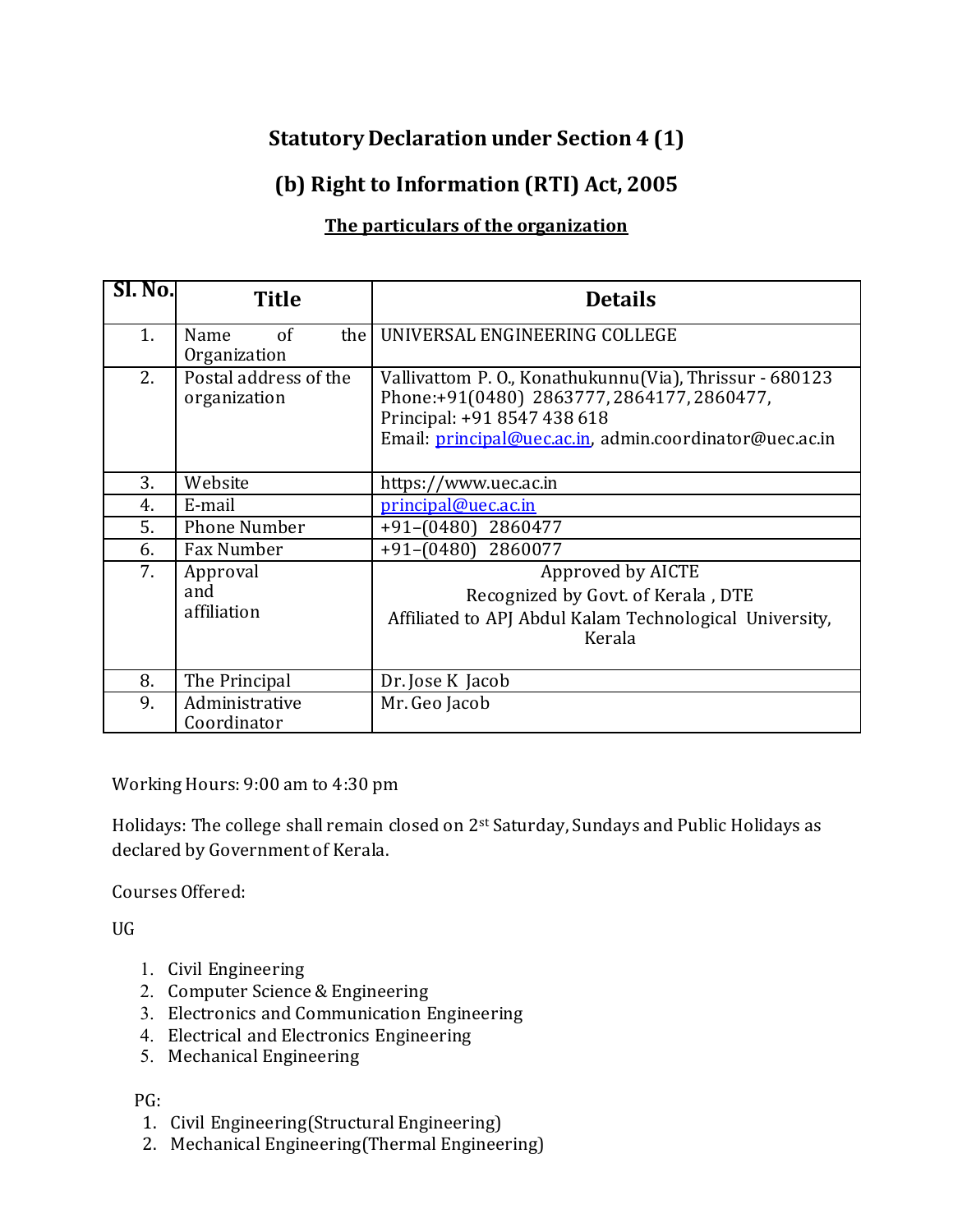#### **Statutory Declaration under the RTI act 2005**

Section 4 (1) (b) of RTI Act 2005 covers the statutory declaration of Universal Engineering College. Website [:https://www.u](https://www.dypiemr.ac.in/)ec.ac.in

Our college is recognized by Govt. of Kerala, DTE, approved by A.I.C.T.E, New Delhi and affiliated to APJ Abdul Kalam Technological University, Kerala. The college has a Governing Body as per the provisions of the rules and regulations made by Govt. from time to time.

The College comes under Self Financing category; therefore financial transactions are audited by the private auditors. The college has different Bodies to maintain all types of discipline in the campus. All the cells or committees of the institutions are under Statutory Bodies. The applications under the RTI Act along with a postal order/demand draft Rs.10 in favor of Principal, Universal Engineering College may be sent to the Public Information Officer (PIO) or handed over in his/her office. All information about the college is open for the public and it can be obtained by citizens of India.

| Sr. | <b>Name</b>      | <b>Designation</b>                    | <b>Contact</b> | <b>Email ID</b>             |
|-----|------------------|---------------------------------------|----------------|-----------------------------|
| No. |                  |                                       | <b>Numbers</b> |                             |
| 01  | Dr. Jose K Jacob | Appellate Information<br>Officer(AIO) | +91 8547438618 | principal@uec.ac.in         |
| 02  | Mr. Geo Jacob    | Public Information<br>Officer(PIO)    | +91 8086767462 | admin.coordinator@uec.ac.in |

#### **Names, designations and other particulars of Public Information Officers**